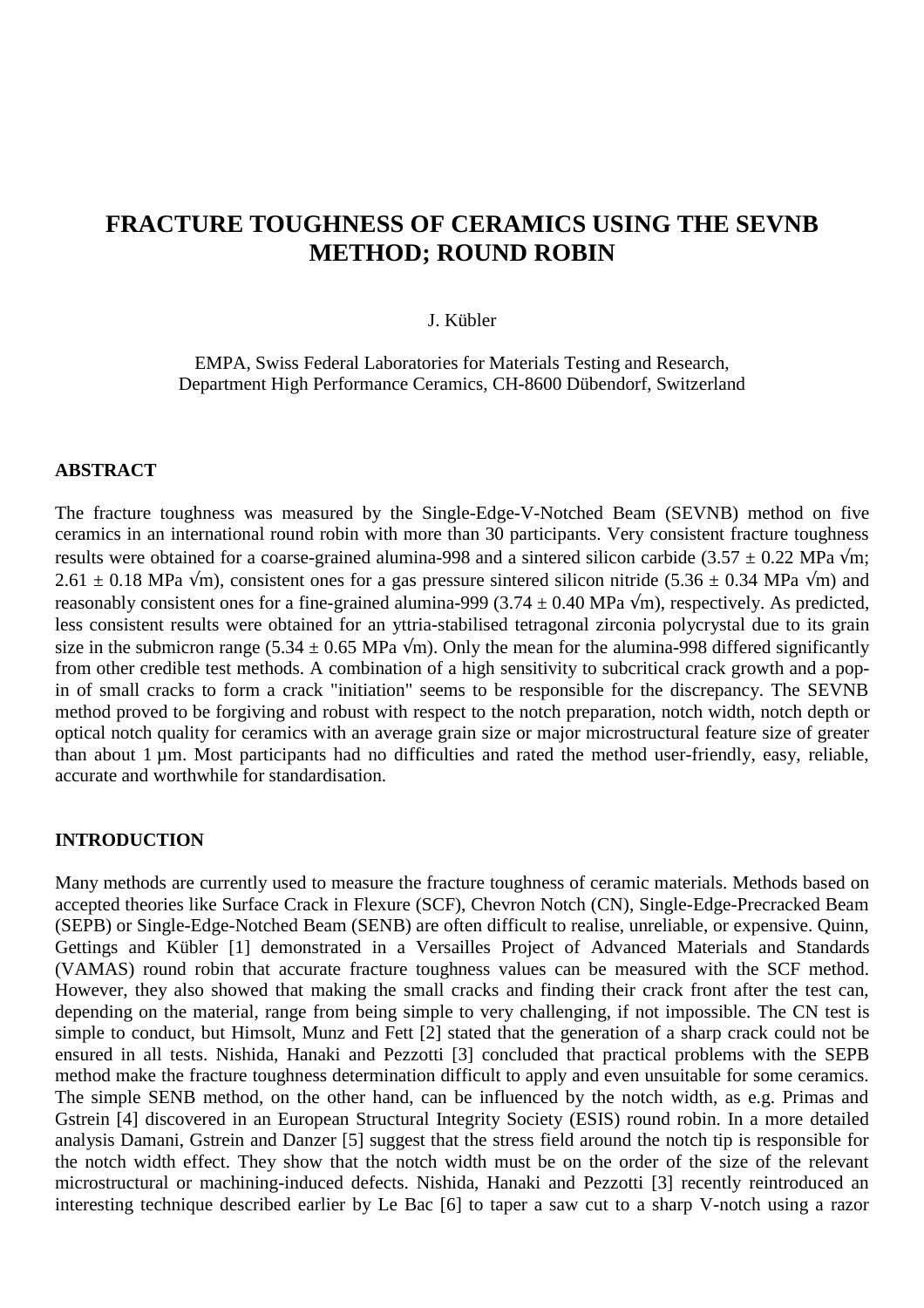blade sprinkled with diamond paste. This method, known as the Single-Edge-V-Notched Beam (SEVNB) method, relates also to basic work conducted by Awaji and Sakaida [7].

With the aim to examine whether the SEVNB method is user-friendly, reliable, and most important, comparable with other recognised methods, a preliminary study with six ceramics, all used in previous international fracture toughness round robin tests was conducted by the author [8]. After this promising study a detailed instruction was written and validated in a mini-round robin with two laboratories. Finally, over 30 companies and institutes from Europe, USA, Japan, Australia and Brazil participated in this fracture toughness round robin conducted jointly under the ESIS and VAMAS organisations.

# **MATERIAL**

In the round robin, five ceramic materials with varying fracture toughness measurability were used. An alumina-999, a silicon carbide (SSiC) and an yttria-stabilised tetragonal zirconia (Y-TZP) were optional, but each participant was required to test an alumina-998 and a gas-pressure sintered silicon nitride (GPSSN). Details of the materials are shown in Table 1.

|             | alumina-998                | alumina-999              | <b>GPSSN</b>              | <b>SSiC</b>              | Y-TZP                     |
|-------------|----------------------------|--------------------------|---------------------------|--------------------------|---------------------------|
| Powder      | >99.8%                     | >99.9%                   | Bayer N3208               |                          | Tosoh TZ-3Y               |
| pressed     | CIP <sup>2</sup>           | CIP <sup>2</sup>         |                           | HP <sup>3</sup>          | CIP <sup>2)</sup>         |
| sintered    | air                        | air                      | gas-pressure              |                          | air                       |
| post hipped |                            | gas-pressure             |                           |                          | gas-pressure              |
| Grain size  | $>10 \mu m$                | $\sim$ 1.7 µm            | $< 1 \mu m$ , elong.      | 7 µm                     | $0.45 \mu m$              |
| Density     | 3.86 g/cm <sup>3</sup> $ $ | 3.97 g/cm <sup>3</sup> l | 3.23 $g/cm3$              | $3.15$ g/cm <sup>3</sup> | 6.03 $g/cm^3$             |
| Strength    | 342 MPa <sup>1</sup>       | 350 MPa <sup>1)</sup>    | $>$ 920 MPa <sup>1)</sup> |                          | $> 750$ MPa <sup>1)</sup> |

# TABLE 1 PROCESSING PARAMETERS AND MATERIAL PROPERTIES

<sup>1)</sup> 4-point bending  $\frac{2}{3}$  cold isostatic pressed  $\frac{3}{3}$  hot pressed

## **EXPERIMENTAL PROCEDURE**

Each participant received a package containing five 3 x 4 x 45 mm alumina-998 and GPSSN bend bars and instructions detailing how to conduct the round robin. Some participants received bend bars from the other three ceramics, too. All bend bars were prepared in accordance with standard EN 843-1. The participants had to measure the fracture toughness on these bend bars with the SEVNB method. Further, volunteering participants received additional specimens of the aluminas and the GPSSN on which they were asked to measure the fracture toughness using their preferred method (SCF, SEPB, CN, etc.).

The fracture toughness with the SEVNB method had to be measured in 4-point bending tests with spans of 40 / 20 mm. Before testing, each participant was required to cut the V-notches at the centre of the specimens' tensile surface, as shown in Figure 1. The V-notches could be produced either by hand or by machining. The general procedure could be performed in three steps: 1) Mount five specimens parallel and side by side with their compression surface down on a plate, 2) with a thin diamond wheel cut a straight notch to a depth of about 0.5 mm, and 3) polish a second deeper notch into the first one using the slot as a guide with a razor blade sprinkled with diamond paste.

Afterwards, the participants had to compute the fracture toughness  $K_{Ic}$  using Eqn. 1: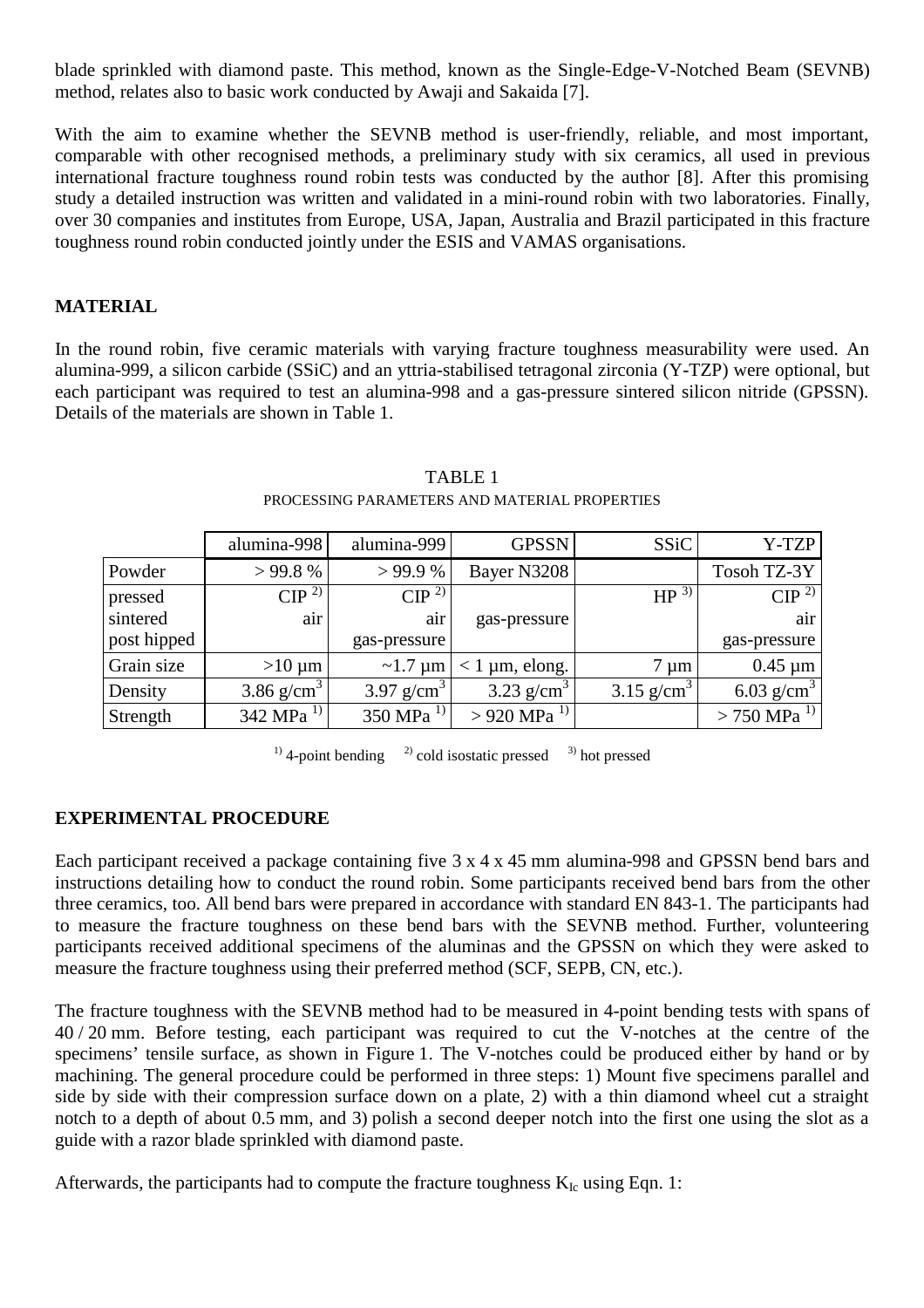$$
K_{Ic} = \frac{F}{B\sqrt{W}} \cdot \frac{S_1 - S_2}{W} \cdot \frac{3\sqrt{\alpha}}{2(1 - \alpha)^{1.5}} Y^*
$$
(1)

with:  $Y^* = 1.9887 - 1.326\alpha - (3.49 - 0.68\alpha + 1.35\alpha^2)\alpha(1 - \alpha)(1 + \alpha)^{-2}$ where: F,  $S_x$ , a, B fracture load, span, notch depth, specimen width, respectively

W,  $\alpha$ , Y<sup>\*</sup> specimen height, a/W, stress intensity shape factor, respectively



**Figure 1:** *Left:* Schematic geometry of V-notch. *Middle:* V-notch polishing by hand. *Right:* V-notch tip on a SSiC specimen.

### **RESULTS AND DISCUSSION**

Table 2 lists the Grand Population Average and Standard Deviation for all materials tested. For a first validity check of the round robin test results, graphs as shown in Figure 2 were used. No significant influence of the notch width below 30 µm could be seen. Therefore, a notch width of 30 µm was chosen as criteria to accept a result or not. No results were rejected on the basis of either an incorrect V-notch geometry or the use of another test procedure than 4-point bending. The success rate of the accepted participants conducting the SEVNB method was better than 93 % (4.7 specimens out of 5 per participant) for all ceramics.

| Material     | Participants<br>(total) |      | Total # of<br>specimens | G.P.Avg.<br>MPa $\sqrt{m}$ | G.P.Std.Dev.<br>MPa $\sqrt{m}$ |  |
|--------------|-------------------------|------|-------------------------|----------------------------|--------------------------------|--|
| alumina-998  | 28                      | (31) | 135                     | 3.57                       | $\pm$ 0.22                     |  |
| alumina-999  | 21                      | (28) | 102                     | 3.74                       | $\pm 0.40$                     |  |
| <b>GPSSN</b> | 27                      | (30) | 129                     | 5.36                       | $\pm 0.34$                     |  |
| <b>SSiC</b>  | 12                      | (12) | 56                      | 2.61                       | $\pm 0.18$                     |  |
| Y-TZP        |                         |      | 35                      | 5.34                       | $\pm 0.65$                     |  |

TABLE 2 GRAND POPULATION AVERAGE (G.P.Avg.) AND STANDARD DEVIATION (G.P.Std.Dev.).

### *Notch quality, width and depth*

Twelve participants polished the V-notches by hand and nineteen used a machine. Typical polishing times for 5 specimens were 0.5 h for the aluminas and 1.5 h for the GPSSN and SSiC. To polish the notches, the participants used razor blades with thicknesses ranging from 100 to 250  $\mu$ m. The polishing stroke length varied from about 4 to 20 mm and the stroke frequencies from 1 to 15 Hz. The loads on the razor blades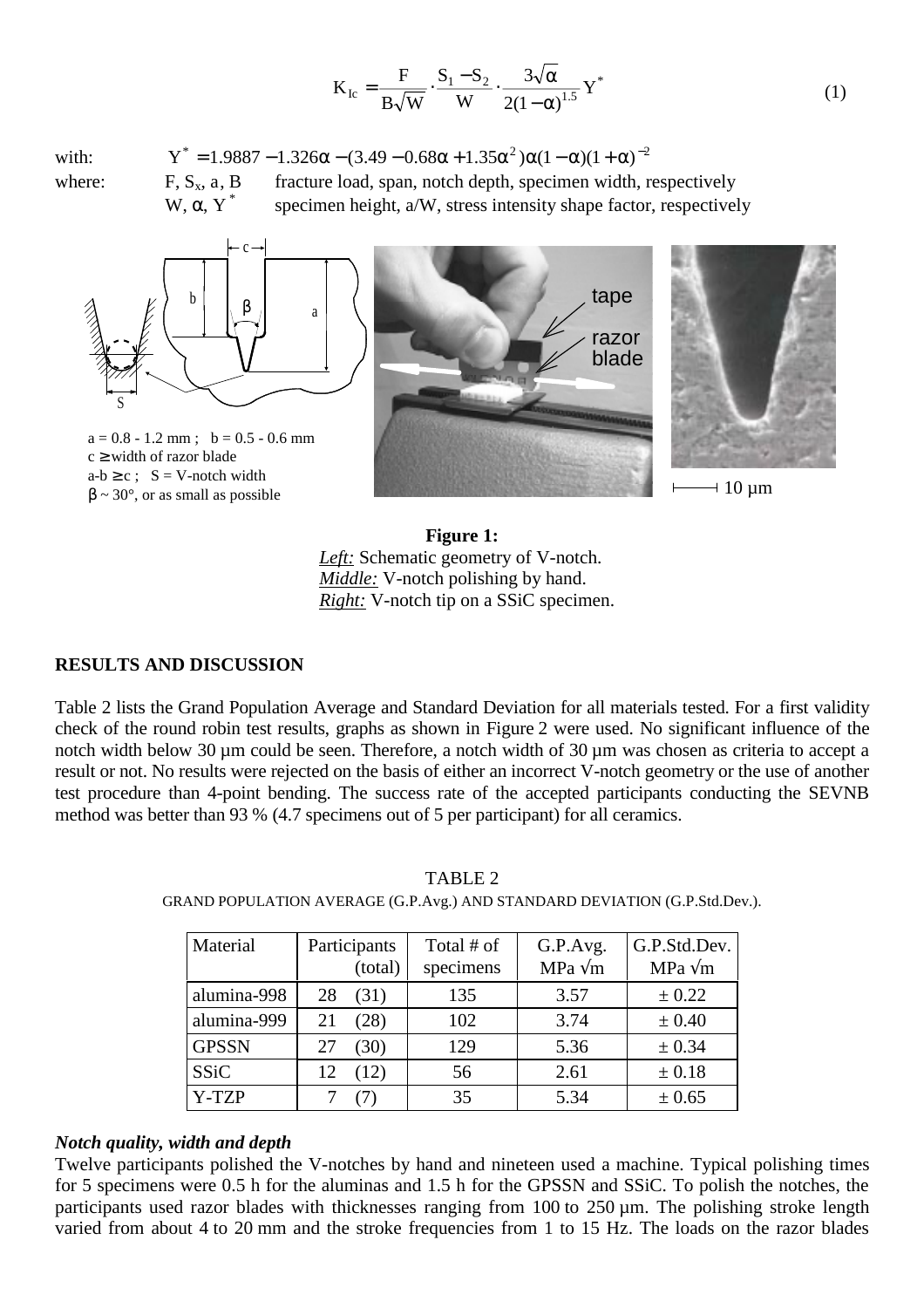ranged from 1 to 5 N and the diamond pastes used had grain sizes from 0.5 to 3  $\mu$ m. An analysis of all information furnished by the participants did not give a clear picture on the influence of the parameters. The general impression is that it is easy to polish V-notches with a width between 20 and 30 um, but the parameters need to be optimised for each combination of polishing machine or hand, razor blade, stroke length, frequency, and load for notches smaller than 10  $\mu$ m.



**Figure 2:** Master result graphs.

The fracture toughness measured on edge notched bend bars can be influenced by the notch width as well known. From a practical point of view, this had been demonstrated e.g. by Primas and Gstrein [4] in an ESIS round robin. Munz and Fett [9] found that the measured fracture toughness rises above a critical notch width. Munz, Bubsy and Shannon [10] reported a good agreement between critical stress intensity values measured on an alumina by the CN beam and the SENB in bending, provided the notch width was less than 70 um. Kübler [8] found empirically that fracture toughness values which are comparable with other methods, could be measured if the notch width was less than about twice the size of a major microstructural feature, e.g. the average grain size. An interesting theoretical work by Fett [11], a study by Damani, Gstrein and Danzer [5] and a new yet unpublished analysis by Fett [12] seem to confirm the criteria  $S \leq 2 \cdot a_{\text{mfs}}$  (S: acceptable notch width; a<sub>mfs</sub>: major microstructural feature size) to estimate an acceptable notch width for a material. Therefore, additional GPSSN bend bars with varying notch widths were tested to get an idea about the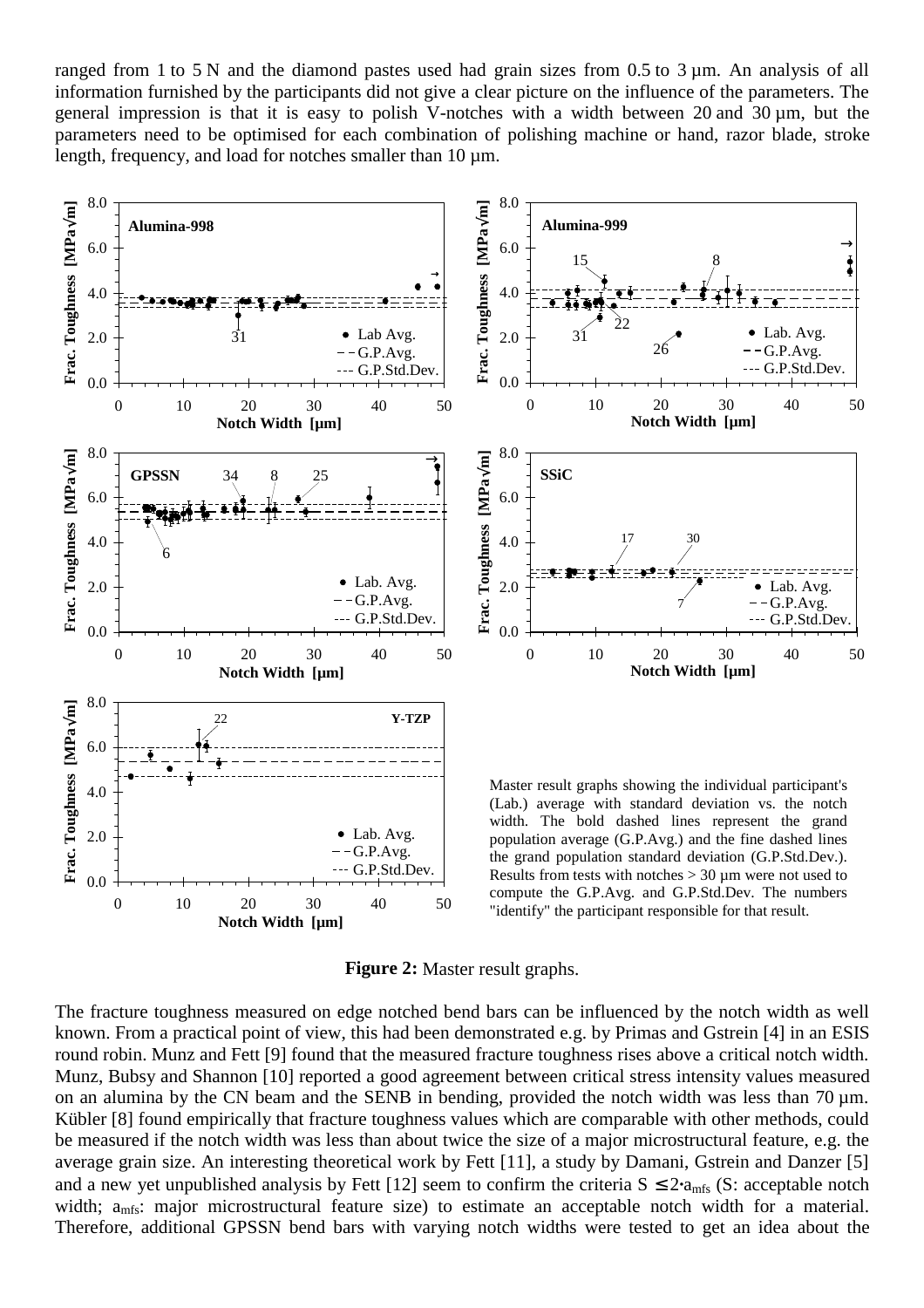effective notch width influence under exactly the same test conditions. Already at very small notches, an increase of the measured fracture toughness was noticeable. Figure 3 shows firstly that an acceptable notch width of 7  $\mu$ m calculated from the relation  $S \le 2 \cdot a_{\text{mfs}} (a_{\text{mfs}} = 3.5 \mu \text{m} \sim \text{length of elongated grains})$  is in good agreement with the test data and secondly that the measured fracture toughness does not drop out of the Grand Population Standard Deviation band up to a notch width  $S \sim 20 \mu m$ .



#### **Figure 3:**

*Left:* Influence of V-notch width S on fracture toughness. *Right:* Influence of depth ratio a/W on fracture toughness.

The participants were asked to polish their notches to a depth between 0.8 and 1.2 mm resulting in an  $a/W$ ratio between 0.2 and 0.3. This narrow range had been chosen to assure a minimal influence of different notch depths on the measured fracture toughnesses and because the measured fracture toughness can increase with an increasing crack (notch) length as shown by Schindler [13] and because shorter notches are polished faster. Additional bending tests conducted for the aluminas and the GPSSN with a/W-ratios between 0.1 and 0.55 showed no significant influence of the notch depth (Figure 3). Therefore, it is supposed that between  $a/W = 0.2$ and 0.5 none or only a small notch depth dependence of the measured fracture toughness exists.

#### *Repeatability and Reproducibility*

To determine the repeatability (within-laboratory) and reproducibility (between-laboratories) of the SEVNB method, the standard ISO 5725-2 "Accuracy (trueness and precision) of Measurement Methods and Results" was used. The statistical results are shown in Table 3 and compared with results from an earlier VAMAS round robin with the SCF method [1]. The precision and bias statements for the SCF method were computed on the same basis but in accordance with ASTM E 691, which computes repeatability and reproducibility in the identical manner. The data in Table 3 show that the repeatability and reproducibility of the SEVNB method compares very well with the SCF method.

In a next step the results of the participants were assessed with respect to stragglers (test statistic between the 5 % and 1 % critical values) and outliers (test statistic greater than the 1 % critical value) in accordance to Mandel's *h* and *k* statistics as explained in ISO 5725-2. The specimens and test technique of participants' rated stragglers or outliers were analysed more carefully.

### *Alumina-998*

The within- and between-laboratory consistencies of participant 31 (Figure 2) were so poor that they were rated outliers. The analysis showed that two toughness values were very low. On request the participant analysed the tested specimens fractographically, but could not find any signs of subcritical crack growth (scg) or other defects responsible for the low values.

#### *Alumina-999*

Participant 26 reported only two, very low fracture toughness values. His other three specimens failed during handling. The participant was asked to analyse the fractured surfaces fractographically. On both specimens he found large precracks. Because of the precracks the values were discarded.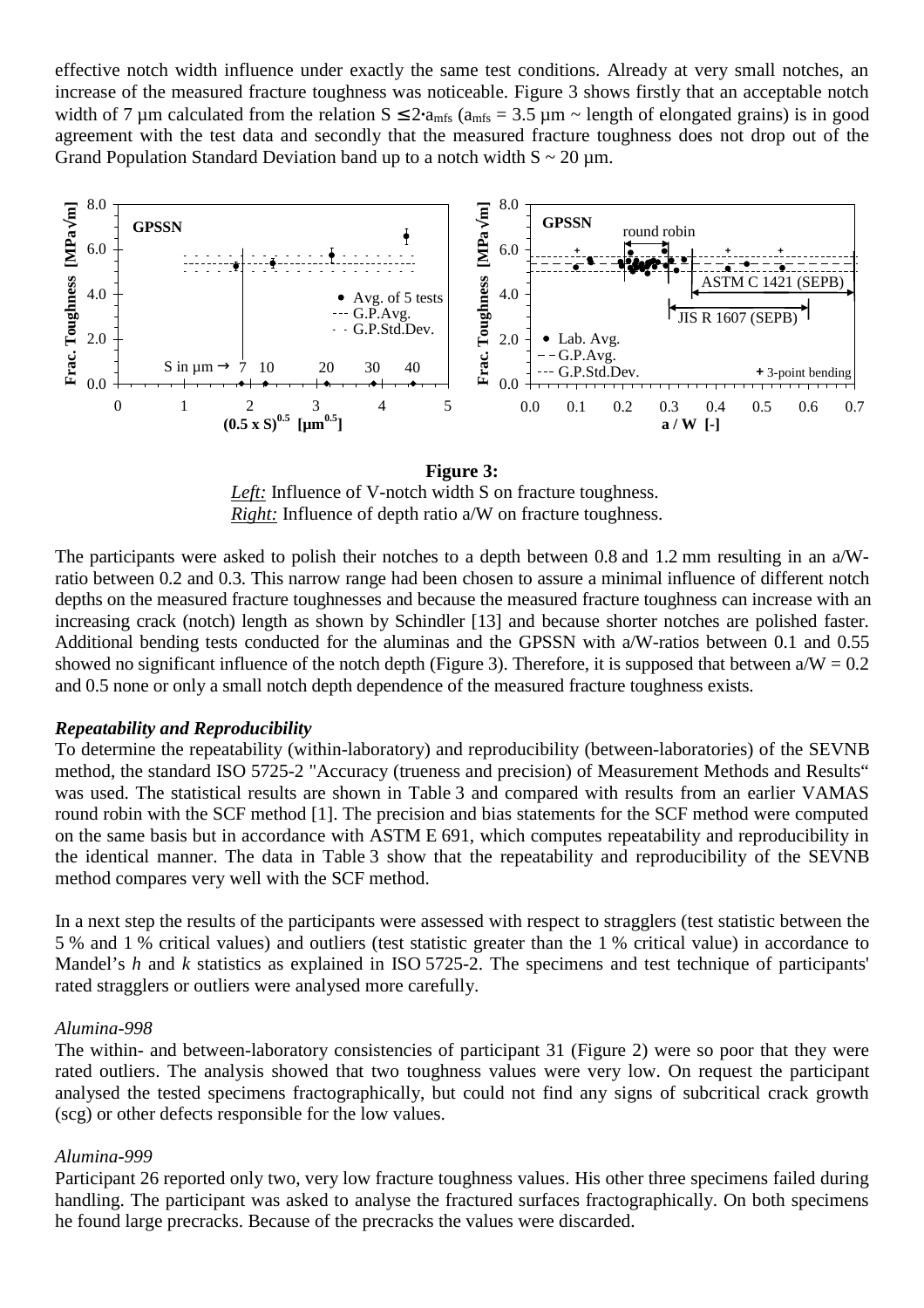The within-laboratory consistencies of participants 8 and 22 and also the between-laboratory consistencies of participants 15 and 31 were rated stragglers but none an outlier. The reason for the stragglers is not clear yet. It might be of interest that participants 8 and 22 had problems resetting the razor blade properly into the notch and therefore polished some small additional notches at the notch root. On the other hand, participant 31 explained that two specimens failed while polishing the V-notches. This, together with the fact that he measured already two very low fracture toughness values for the alumina-998 could indicate that he precracked some or all of his alumina specimens during preparation.

Compared with the alumina-998, GPSSN and SSiC the coefficients of variation for the repeatability and especially the reproducibility are rather high. This could be due to an environmental influence, e.g. subcritical crack growth. Therefore, additional sets of five bend bars each were tested in air, nitrogen atmosphere and also water to suppress scg and support scg, respectively. Interestingly, the measured fracture toughnesses were ranked  $K_{air} < K_{water} \approx K_{nitrogen}$  (3.54 MPa  $\sqrt{m} < 3.97$  MPa  $\sqrt{m} \approx 4.00$  MPa  $\sqrt{m}$ ). Therefore, if scg influences the measured fracture toughness the notch tips of the specimens tested in water had to be protected, e.g. by polishing paste remains or  $H_2O$ -water molecules had more difficulties to reach the notch tip than  $H_2O$ -air ones.

### *GPSSN*

The within-laboratory consistency of participant 8 and the between-laboratory consistency of participant 25 were so poor that they were rated outliers. Further, the between-laboratory consistencies of participants 6 and 34 were in the range of stragglers. The analysis showed that participant 25 had used a 4-point bending jig with spans of only 30 / 10 mm instead of the required 40 / 20 mm and that the supporting rollers were set in grooves and thus not free to roll. Constrained rollers can lead to an overestimate of the bending strength of up to 5 % and could explain the high values measured. The advancing route of the V-notch tip on the specimens of participant 34 was approx. 20<sup>°</sup>, which is about twice the permitted value set by standard JIS R 1607 for the crack tip if tested with the SEPB method. This will lead to an overestimate of the bending strength and might explain the high toughness values. No irregularities in the test technique of participant 6 and 8 could be found.

|                         |                  |           |       | Repeatability                 |                 | Reproducibility                |                 |
|-------------------------|------------------|-----------|-------|-------------------------------|-----------------|--------------------------------|-----------------|
|                         |                  | Total     | Total | (within-lab)<br>Std.Dev. $2)$ | CV <sup>3</sup> | (between-lab)<br>Std.Dev. $2)$ | CV <sup>3</sup> |
| Material                | Method           | Particip. | Spec. | MPa $\sqrt{m}$                | %               | MPa $\sqrt{m}$                 | %               |
| alumina-998             | <b>SEVNB</b>     | 28        | 135   | 0.17                          | 4.6             | 0.22                           | 6.1             |
| alumina-999             | <b>SEVNB</b>     | 21        | 102   | 0.23                          | 6.2             | 0.40                           | 10.7            |
| <b>GPSSN</b>            | <b>SEVNB</b>     | 27        | 129   | 0.28                          | 5.3             | 0.34                           | 6.3             |
| <b>SSiC</b>             | <b>SEVNB</b>     | 12        | 56    | 0.12                          | 4.5             | 0.18                           | 6.8             |
| Y-TZP                   | <b>SEVNB</b>     | 7         | 35    | 0.33                          | 6.2             | 0.68                           | 12.7            |
| hot pressed $Si3N4$     | 1)<br><b>SCF</b> | 19        | 102   | 0.24                          | 5.4             | 0.31                           | 6.8             |
| hot iso-pressed $Si3N4$ | 1)<br><b>SCF</b> | 15        | 100   | 0.38                          | 7.7             | 0.45                           | 8.9             |

### TABLE 3 REPEATABILITY AND REPRODUCIBILITY OF THE SEVNB METHOD (COMPARED WITH THE SCF METHOD)

<sup>1)</sup> earlier VAMAS round robin  $\left[1\right]$ <sup>2)</sup> standard deviation <sup>3)</sup> coefficient of variance

## *SSiC*

The within-laboratory consistencies of participant 17 was rated an outlier and the one of participant 30 a straggler even though their standard deviations were only 0.26 MPa  $\sqrt{m}$  and 0.20 MPa  $\sqrt{m}$ , respectively. Further, the between-laboratory consistency of participant 7 was in the range of a straggler. This is not too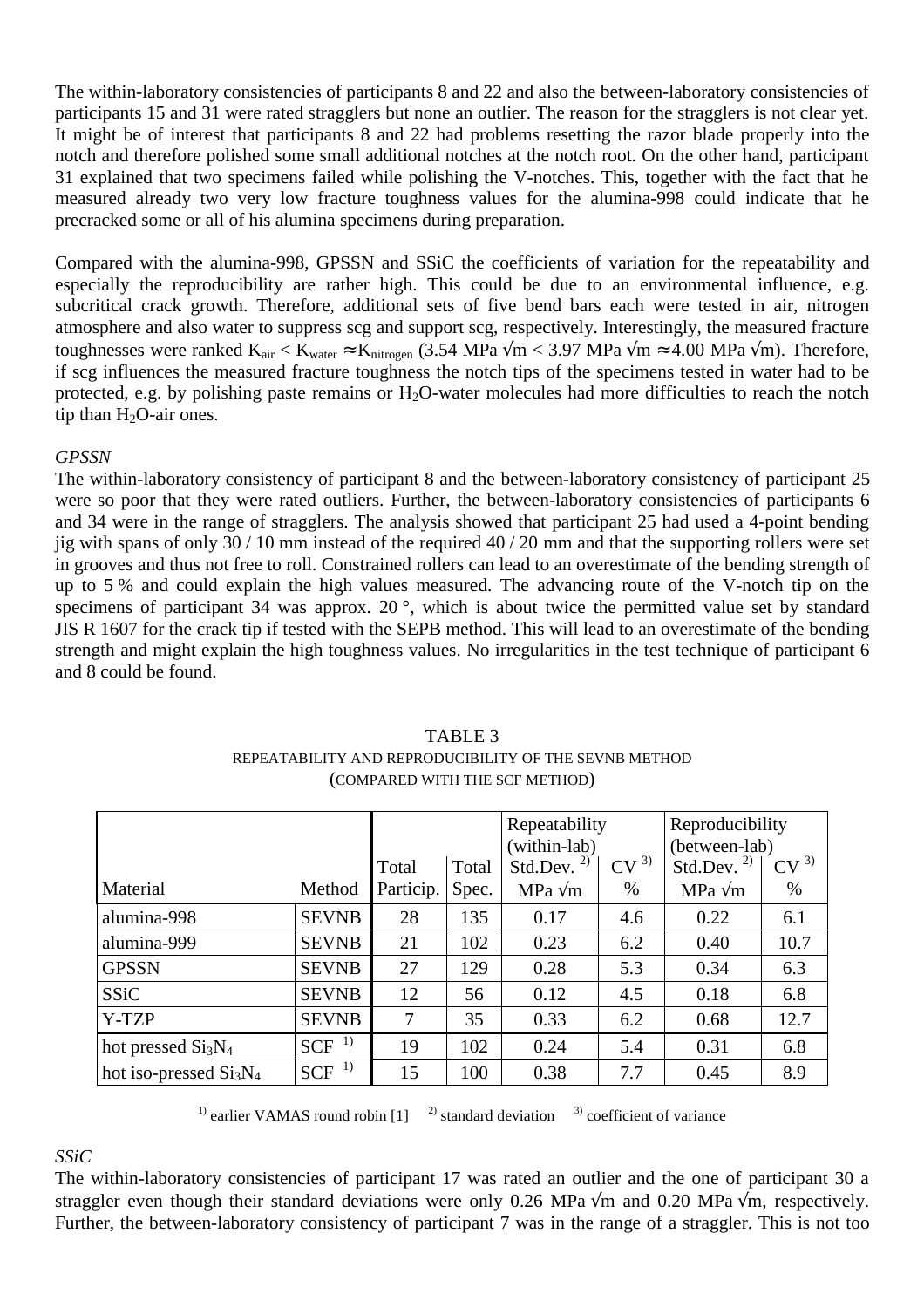surprising because absolute values of the within- and also the between-laboratory consistencies were the smallest of all five ceramics tested. It might be of interest that precracks (pop-in) were recognised on the fractured surfaces of two not accepted specimens from participant 17 and that participants 7 and 30 reported specimens which failed before the actual testing.

# *Y-TZP*

The between-laboratory coefficient of variation of 12.7 % was the largest of all five ceramics tested. This is not further surprising because of the notch width dependence discussed earlier. No stragglers and outliers were found with respect to the between-laboratory consistency, but interestingly one outlier with respect to the within-laboratory consistency. Participant 22 who already had difficulties before testing the alumina-999 and GPSSN had reported this outlier.

## *Comparison of results with other methods*

All fracture toughness values measured with the SEVNB method, excluding the alumina-998 ones (Figure 4), compared well with values determined by other methods like SCF, CN or SEPB. Additional SEVNB tests on the alumina-998 showed no environmental, test speed or notch depth influence (dry  $N_2$ , silicon oil, 100-times slower test speed, dynamic fatigue tests with SEVNB specimens using test rates of 0.005 and 50 mm/min, increased notch depth of 2.1 mm). The discrepancy might be explained by a study from Nishida, Pezzotti, Mangialardi and Paolini [14] performed with SEVNB specimens to detect the near-tip R-curve behaviour and to discern it from the long-crack R-curve behaviour. In a coarse grained (18 µm) alumina with a microstructure similar to the one of the alumina-998, they detected and quantified the increase in the measured fracture toughness as 1.5 MPa  $\sqrt{m}$  within the first 10-20 grains just beyond the notch tip.



# **Figure 4:** *Left:* Comparison of fracture toughness values measured with other test methods with values from the SEVNB method. *Right:* Load-time curves (◊ first deviation from linear behaviour).

Another possibility could be stable crack growth or a pop-in during all SEVNB tests. An undetected crack growth of ≈ 250 µm would increase the fracture toughness from 3.6 to 4.2 MPa  $\sqrt{m}$  and would reach the value measured with the SCF method. One participant, an experienced fractographer, saw evidence of a 50 to 150 µm crack "initiation" region at the root of the notches. A closer look at digitally recorded load-time curves showed evidence of stable crack growth, as can be seen in Figure 4. The load-time curves of the alumina-998 do not have a linear behaviour in the final part before the failure of the specimen.

# **CONCLUSIONS**

With the SEVNB method very consistent results were obtained for the coarse-grained alumina-998 and the sintered silicon carbide. For the gas pressure sintered silicon nitride and the fine-grained alumina-999 consistent and reasonably consistent results were obtained, respectively. As predicted, the results for the yttria–stabilised tetragonal zirconia polycrystal were less consistent due to its grain size in the submicron